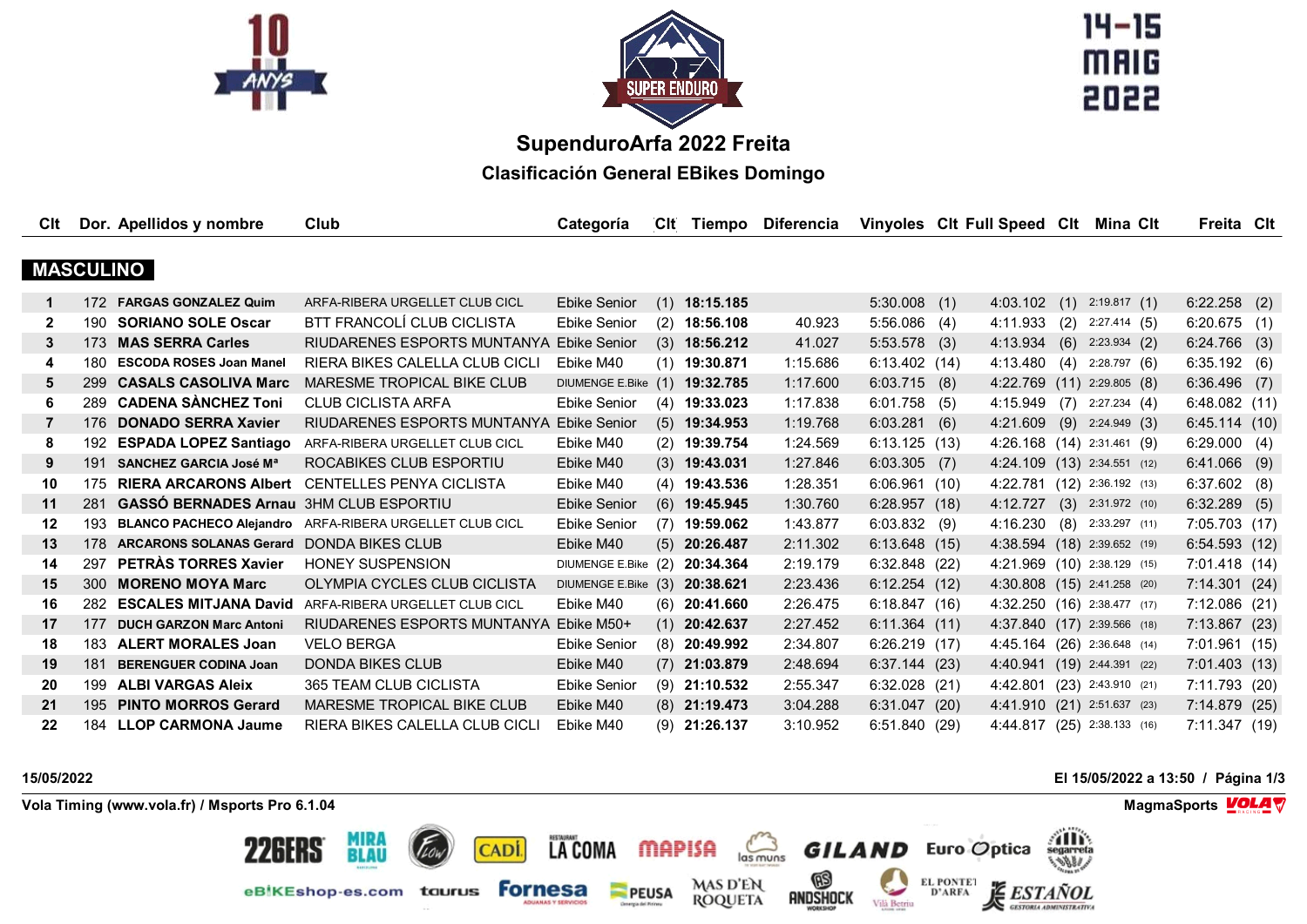



 $14 - 15$ **MAIG** 

## **SupenduroArfa 2022 Freita Clasificación General EBikes Domingo**

| Clt |     | Dor. Apellidos y nombre             | Club                                  | Categoría              | <b>CIt</b> | Tiempo                  | Diferencia | Vinyoles CIt Full Speed CIt |                               | Mina Clt | Freita Cit     |  |
|-----|-----|-------------------------------------|---------------------------------------|------------------------|------------|-------------------------|------------|-----------------------------|-------------------------------|----------|----------------|--|
|     |     |                                     |                                       |                        |            |                         |            |                             |                               |          |                |  |
| 23  | 182 | <b>TRILLO ORTEGA Oscar</b>          | RIERA BIKES CALELLA CLUB CICLI        | Ebike M50+             |            | $(2)$ 21:39.154         | 3:23.969   | 6:30.894(19)                | 4:42.648 (22) 3:17.511 (34)   |          | 7:08.101(18)   |  |
| 24  | 186 | <b>GABARRELLA BERGE Jaume</b>       | <b>TRACK TEAM CLUB CICLISTA BELLP</b> | Ebike M40              |            | $(10)$ <b>21:46.593</b> | 3:31.408   | 6:44.008(25)                | 4:41.855 (20) 3:08.004 (30)   |          | 7:12.726 (22)  |  |
| 25  | 280 | <b>GONZALEZ RODRIGUEZ Juan Jose</b> | <b>VILA BIKE CLUB CICLISTA</b>        | Ebike M40              |            | $(11)$ <b>21:59.778</b> | 3:44.593   | 6:48.387(27)                | 4:47.567 (28) 2:53.887 (25)   |          | 7:29.937 (28)  |  |
| 26  |     | 196 LEAL QUESADA Carlos             | <b>VILA BIKE CLUB CICLISTA</b>        | Ebike M40              |            | $(12)$ <b>22:02.086</b> | 3:46.901   | 6:46.214 (26)               | 4:49.496 (29) 3:07.692 (29)   |          | 7:18.684 (26)  |  |
| 27  |     | 194 MOLINA RODRIGUEZ Adrià          | MIAMI - MEGABICI CLUB CICLISTA        | <b>Ebike Senior</b>    |            | $(10)$ <b>22:19.640</b> | 4:04.455   | 7:14.774(36)                | 4:44.164 (24) 3:15.015 (33)   |          | 7:05.687(16)   |  |
| 28  | 283 | <b>BRAVO VILA Marc</b>              | ESPRINT CELLERA DE TER CLUB CI        | Ebike M40              | (13)       | 22:26.085               | 4:10.900   | 6:58.929(30)                | 5:03.922 (34) 2:54.511 (26)   |          | 7:28.723 (27)  |  |
| 29  |     | 288 PONS SOLER Andreu               |                                       | <b>Ebike Senior</b>    |            | $(11)$ <b>22:35.153</b> | 4:19.968   | 6:51.129 (28)               | 4:46.235 (27) 3:22.270 (36)   |          | 7:35.519(29)   |  |
| 30  |     | 298 ERBES Ivan                      |                                       | <b>DIUMENGE E.Bike</b> | (4)        | 22:39.044               | 4:23.859   | 6:40.426 (24)               | 5:00.621 (32) 3:08.864 (31)   |          | 7:49.133 (34)  |  |
| 31  |     | 174 RODRÍGUEZ BELLA Ruben           | MONTBLANC CLUB BTT                    | <b>Ebike Senior</b>    |            | $(12)$ <b>22:58.808</b> | 4:43.623   | $5:51.230$ (2)              | 4:13.922 (5) 2:29.531 (7)     |          | 10:24.125 (42) |  |
| 32  | 189 | <b>MARTRET REDRADO Joan Albert</b>  | <b>BIKE ABADESSES CLUB CICLISTA</b>   | Ebike M50+             |            | $(3)$ 23:07.484         | 4:52.299   | 7:10.168 (34)               | 5:03.789 (33) 3:01.289 (27)   |          | 7:52.238 (35)  |  |
| 33  | 291 | PERNÍA GUERRERO Jesús               | <b>ROCABIKE</b>                       | Ebike M40              |            | $(14)$ <b>23:31.636</b> | 5:16.451   | 7:12.242 (35)               | 5:07.441 (36) 3:35.676 (37)   |          | 7:36.277 (30)  |  |
| 34  | 287 | <b>IBORRA CORTÉS Alex</b>           | <b>OKAERI BIKE</b>                    | Ebike M40              |            | $(15)$ <b>23:33.434</b> | 5:18.249   | 7:09.402 (32)               | 5:04.180 (35) 3:13.320 (32)   |          | 8:06.532(38)   |  |
| 35  | 187 | <b>AZOZ GRACIA Iban</b>             | RIERA BIKES CALELLA CLUB CICLI        | Ebike M50+             |            | $(4)$ 23:40.816         | 5:25.631   | 7:36.488 (39)               | 5:14.860 (37) 3:03.355 (28)   |          | 7:46.113 (32)  |  |
| 36  |     | 296 ZAMORA VILAFRANCA Adrià         |                                       | <b>DIUMENGE E.Bike</b> | (5)        | 23:40.981               | 5:25.796   | 8:19.672(40)                | 4:51.477 (30) 2:51.719 (24)   |          | 7:38.113(31)   |  |
| 37  | 197 | <b>LLOPART CODINA Cesar</b>         | DONDA BIKES CLUB                      | Ebike M50+             |            | $(5)$ 23:52.558         | 5:37.373   | 7:10.039(33)                | 4:54.481 (31) 4:00.945 (39)   |          | 7:47.093 (33)  |  |
| 38  |     | 290 AMELINE Julien                  | <b>CLUB CICLISTA VILAJUIGA</b>        | <b>Ebike Senior</b>    |            | $(13)$ <b>24:21.473</b> | 6:06.288   | 7:05.914(31)                | 5:19.246 (39) 3:58.414 (38)   |          | 7:57.899 (36)  |  |
| 39  | 188 | FORTIÀ SOLÉ Josep Ma                | RIUDARENES ESPORTS MUNTANYA           | Ebike M50+             |            | $(6)$ 25:00.977         | 6:45.792   | 8:20.934 (41)               | 5:15.582 (38) 3:18.484 (35)   |          | 8:05.977 (37)  |  |
| 40  | 285 | <b>RUIZ PUIG Jose</b>               | ROCABIKES CLUB ESPORTIU               | Ebike M50+             |            | $(7)$ 25:29.086         | 7:13.901   | 7:24.468 (38)               | 5:22.434 (40) 4:25.336 (40)   |          | 8:16.848 (39)  |  |
| 41  |     | 286 BASAS PLA Salvador              |                                       | <b>Ebike Senior</b>    |            | $(14)$ <b>27:38.036</b> | 9:22.851   | 7:23.340 (37)               | $6:16.414$ (41) 5:09.235 (41) |          | 8:49.047(40)   |  |
| 42  | 198 | <b>VIDAL VIDAL Ramon</b>            | RIERA BIKES CALELLA CLUB CICLI        | Ebike M50+             |            | $(8)$ 30:37.066         | 12:21.881  | 9:26.921(42)                | 6:19.554 (42) 5:28.118 (42)   |          | 9:22.473(41)   |  |

## **FEMINAS**